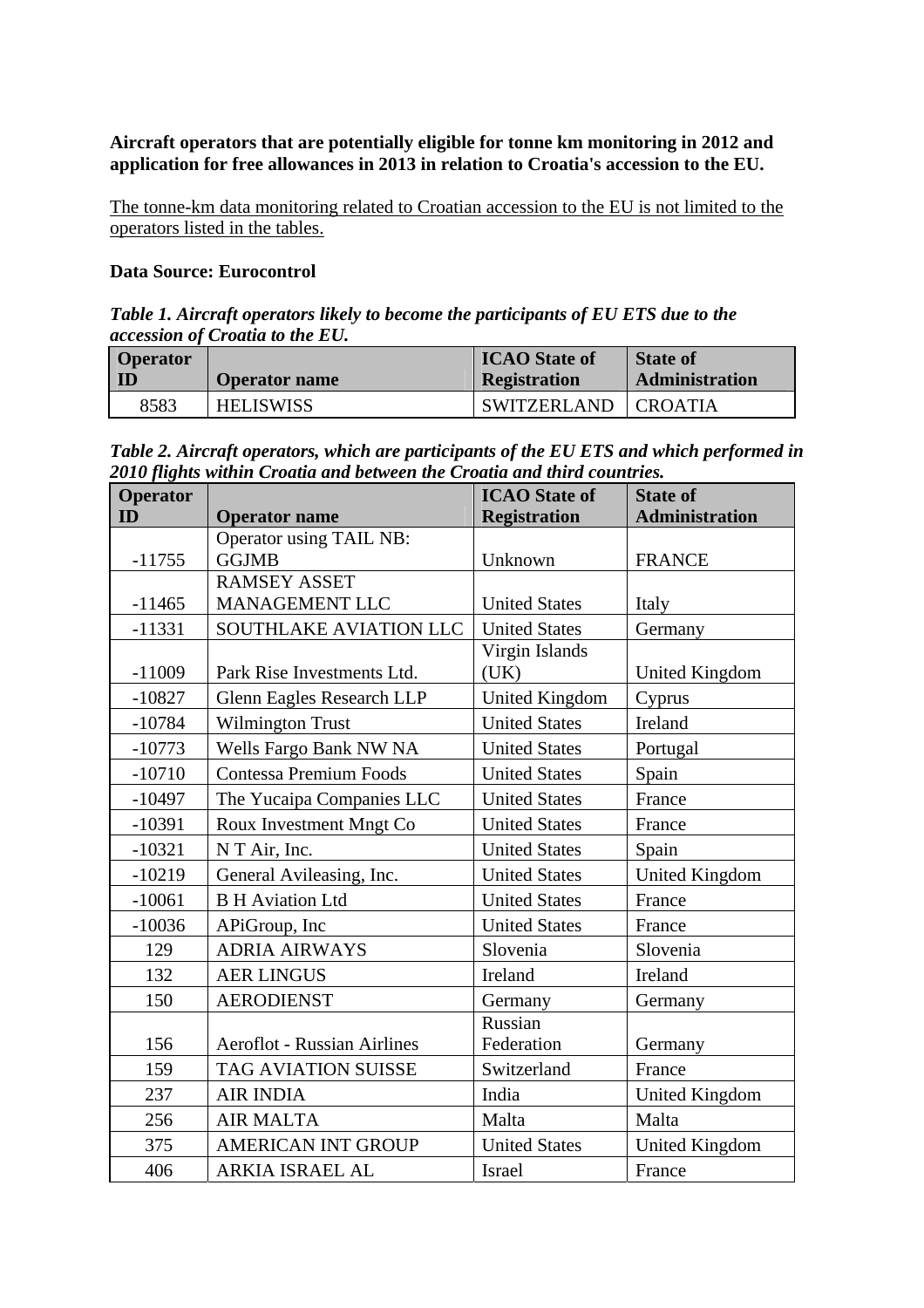| 440  | <b>AUSTRIAN AIRLINES</b>                      | Austria                          | Austria               |
|------|-----------------------------------------------|----------------------------------|-----------------------|
|      | <b>BAE SYSTEMS</b>                            |                                  |                       |
| 481  | (OPERATIONS) LTD                              | United Kingdom                   | United Kingdom        |
|      | Bahag Baus Handelsgesellschaft                |                                  |                       |
| 516  | AG Zug/Schweiz<br>Zweigniederlassung Mannheim | Germany                          | Germany               |
| 529  | HAWKER BEECHCRAFT                             | <b>United States</b>             | <b>United Kingdom</b> |
| 567  | OBO JET-CHARTER GMBH                          |                                  | Germany               |
| 590  | <b>BRITISH AIRWAYS PLC</b>                    | Germany<br><b>United Kingdom</b> | <b>United Kingdom</b> |
| 967  |                                               |                                  |                       |
|      | <b>DAS DIRECT AIR</b>                         | Germany                          | Germany               |
| 996  | <b>EGYPTAIR</b>                               | Egypt                            | <b>United Kingdom</b> |
| 1058 | DASSAULT FALCON SERV                          | France                           | France                |
| 1083 | <b>MIL AUSTRIA</b>                            | Austria                          | Austria               |
| 1084 | <b>MIL BELGIUM</b>                            | Belgium                          | Belgium               |
| 1095 | <b>MIL SPAIN</b>                              | Spain                            | Spain                 |
| 1098 | <b>MIL FRANCE</b>                             | France                           | France                |
| 1099 | <b>MIL GREECE</b>                             | Greece                           | Greece                |
| 1103 | MIL HUNGARY                                   | Hungary                          | Sweden                |
| 1106 | MIL ITALY                                     | Italy                            | Italy                 |
| 1116 | <b>MIL SWEDEN</b>                             | Sweden                           | Sweden                |
| 1117 | MIL SWITZERLAND                               | Switzerland                      | Estonia               |
| 1559 | <b>JAPAN AIRLINES</b>                         | Japan                            | <b>United Kingdom</b> |
| 1562 | Jat Airways                                   | Serbia                           | Germany               |
|      | KOREAN AIR LINES CO.,                         | Republic Of                      |                       |
| 1652 | LTD.                                          | Korea                            | Germany               |
| 1776 | Deutsche Lufthansa AG                         | Germany                          | Germany               |
|      | Flugbereitschaft des<br>Bundesministerium der |                                  |                       |
| 1778 | Verteidigung (FlBschft BMVg)                  | Germany                          | Germany               |
| 1803 | <b>MALEV</b>                                  | Hungary                          | Hungary               |
| 2168 | PORSCHE KONSTRUKTION                          | Austria                          | Austria               |
| 2294 | <b>MIL UK RAF</b>                             | <b>United Kingdom</b>            | <b>United Kingdom</b> |
| 2344 | <b>SAUDIA</b>                                 | Saudi Arabia                     | Belgium               |
| 2638 | <b>SWISS AIR AMBULANCE</b>                    | Switzerland                      | Spain                 |
| 2758 | <b>Turkish Airlines THY</b>                   | Turkey                           | Germany               |
|      | Universal Weather and Aviation,               |                                  |                       |
| 2795 | Inc.                                          | <b>United States</b>             | <b>United Kingdom</b> |
| 2808 | DENNIS VANGUARD INTL                          | <b>United Kingdom</b>            | United Kingdom        |
| 2850 | EASYJET SWITZERLAND                           | Switzerland                      | France                |
| 2930 | <b>WORLD AIRWAYS</b>                          | <b>United States</b>             | Germany               |
| 3456 | <b>AIR ALSIE</b>                              | Denmark                          | Denmark               |
| 3597 | MIL CZECH REPUBLIC                            | Czech Republic                   | Czech Republic        |
| 3647 | Adolf Würth GmbH & Co. KG                     | Germany                          | Germany               |
| 4025 | <b>EMBRAER</b>                                | <b>Brazil</b>                    | <b>United Kingdom</b> |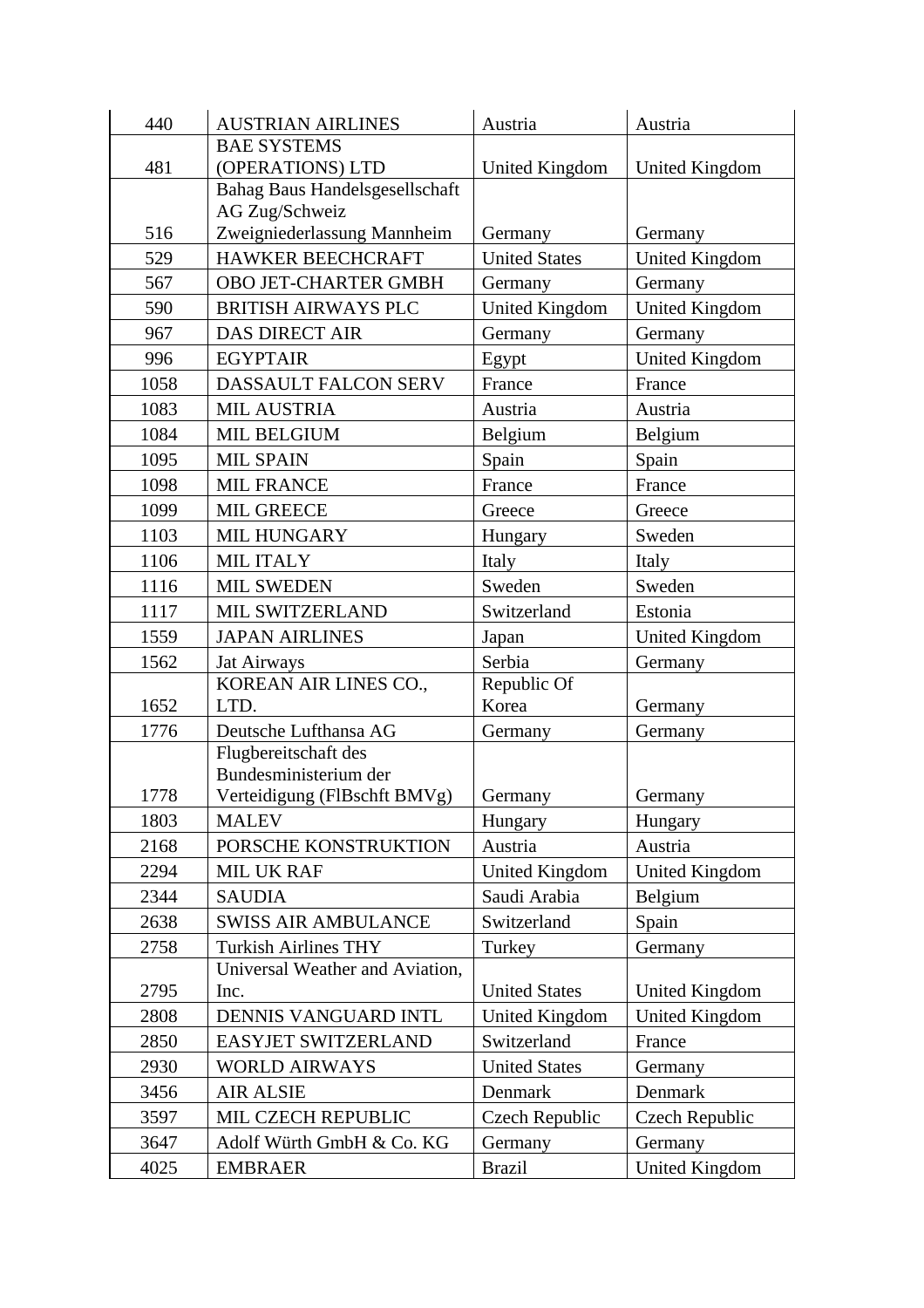| 4139  | <b>OYONNAIR</b>                                      | France                | France                |
|-------|------------------------------------------------------|-----------------------|-----------------------|
| 4783  | <b>FAI RENT-A-JET</b>                                | Germany               | Germany               |
| 5051  | <b>EUROFLY SERVICE</b>                               | Italy                 | Italy                 |
| 5165  | <b>ALPLA AIR CHARTER</b>                             | Austria               | Germany               |
| 5360  | <b>KENN BOREK AIR (A)</b>                            | Canada                | Norway                |
| 5922  | <b>JETFLITE</b>                                      | Finland               | Finland               |
| 5943  | <b>ZENO AIR</b>                                      | <b>United States</b>  | United Kingdom        |
| 6101  | <b>EDELWEISS SUISSE</b>                              | Switzerland           | Spain                 |
| 6667  | <b>BOMBARDIER AEROSPACE</b>                          | <b>United States</b>  | Germany               |
| 6890  | <b>BECTON DICKINSON</b>                              | <b>United States</b>  | <b>United Kingdom</b> |
| 7521  | FORMULA ONE MNGMT                                    | <b>United Kingdom</b> | <b>United Kingdom</b> |
| 7618  | <b>GAMA AVIATION LTD</b>                             | United Kingdom        | <b>United Kingdom</b> |
|       | Air Berlin PLC & Co.                                 |                       |                       |
| 8221  | Luftverkehrs KG                                      | Germany               | Germany               |
| 8419  | NETJETS INTL - USA                                   | <b>United States</b>  | <b>United Kingdom</b> |
| 8484  | <b>SIRIO</b>                                         | Italy                 | Italy                 |
| 8487  | MISTRAL AIR ROMA                                     | Italy                 | Italy                 |
| 8491  | <b>AERO SVC EXECUTIVE</b>                            | France                | France                |
| 9200  | <b>RYAN INTL AIRLINES</b>                            | <b>United States</b>  | Germany               |
| 9345  | <b>AIR EUROPA</b>                                    | Spain                 | Spain                 |
| 9542  | <b>INTL PAPER CY</b>                                 | <b>United States</b>  | Belgium               |
| 10326 | NOUVELAIR TUNISIE                                    | Tunisia               | France                |
|       | PEGASUS HAVA                                         |                       |                       |
| 10690 | TASIMACILIGI A.S.                                    | Turkey                | Germany               |
| 11307 | JET EXECUTIVE INT.                                   | Germany               | Germany               |
| 11638 | <b>DECAUX</b>                                        | France                | France                |
| 11930 | NORTH AMERICAN AIRL                                  | <b>United States</b>  | Ireland               |
| 12148 | <b>CHIM NIR AVIATION</b>                             | Israel                | Cyprus                |
|       | TAM AVIAÇAO EXECUTIVA                                |                       |                       |
| 12249 | E TÁXI AÉREO S/A                                     | <b>Brazil</b>         | Spain                 |
| 12275 | <b>LIBERTY MUTUAL</b>                                | <b>United States</b>  | United Kingdom        |
| 12495 | Croatia Airlines Hrvatska<br>zrakoplovna tvrtka d.d. | Croatia               | Germany               |
|       |                                                      | Russian               |                       |
| 15453 | <b>TRANSAERO AIRLINES</b>                            | Federation            | Spain                 |
| 17692 | <b>ONUR AIR</b>                                      | Turkey                | <b>United Kingdom</b> |
| 18224 | <b>UZBEKISTAN AIRWAYS</b>                            | Uzbekistan            | United Kingdom        |
| 18972 | <b>DASSAULT AVIATION</b>                             | France                | France                |
| 19210 | UKRAINE INTL AIRLINE                                 | Ukraine               | Austria               |
| 20017 | <b>ACM AIR CHARTER GMBH</b>                          | Germany               | Germany               |
| 20198 | <b>BELAVIA AIRLINES</b>                              | <b>Belarus</b>        | Italy                 |
| 21406 | <b>AMC AVIATION</b>                                  | Egypt                 | Poland                |
|       |                                                      | Russian               |                       |
| 21448 | MOSCOW AIRLINES JSC                                  | Federation            | Bulgaria              |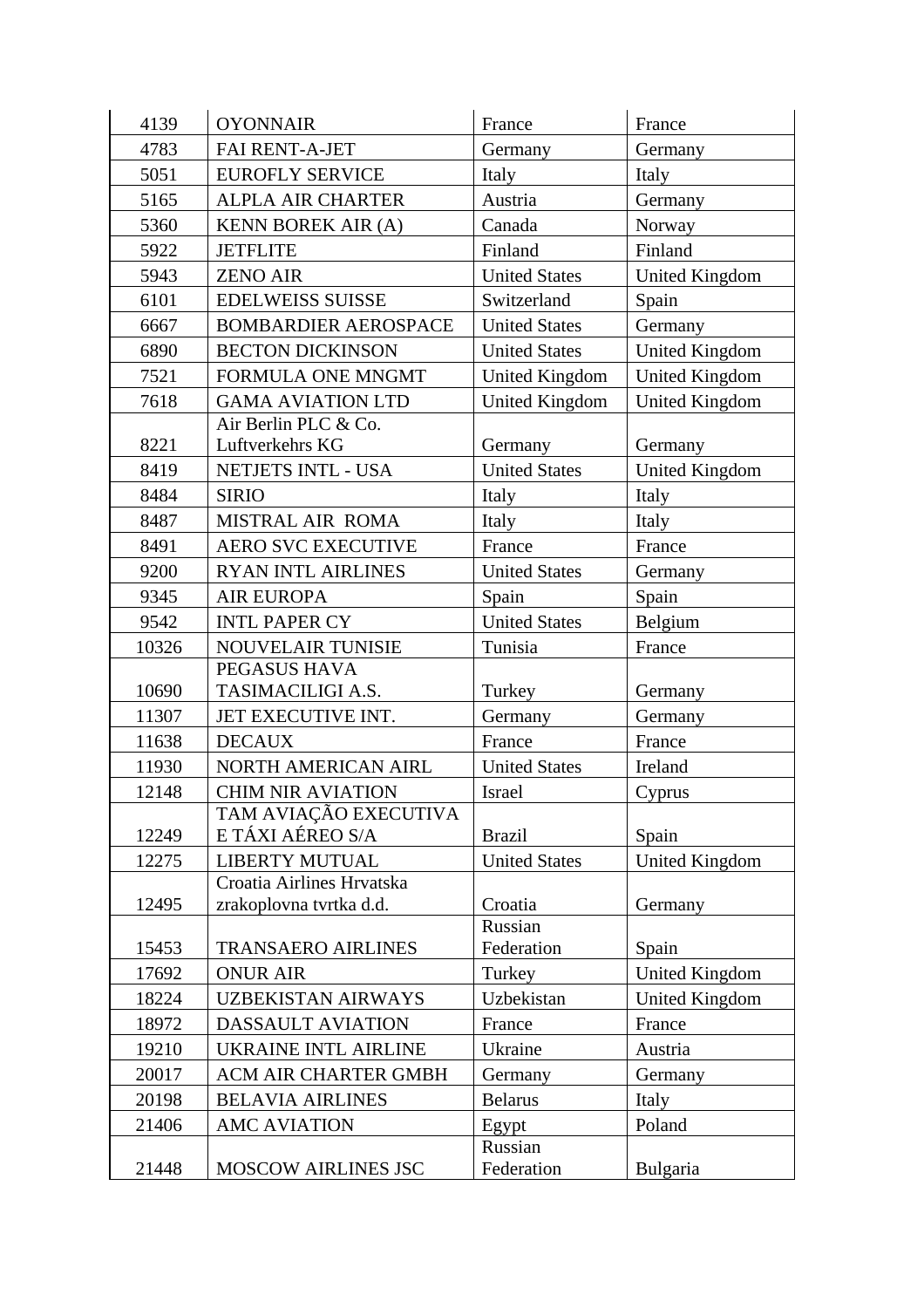| 21470 | <b>SMARTLYNX AIRLINES</b>                                                         | Latvia                                      | Latvia                |
|-------|-----------------------------------------------------------------------------------|---------------------------------------------|-----------------------|
| 21505 | UNITED CONSTRUCTION                                                               | Turkey                                      | <b>United Kingdom</b> |
|       | Joint Stock Company Ural                                                          | Russian                                     |                       |
| 21723 | airlines                                                                          | Federation                                  | Germany               |
| 21889 | JEPPESEN DATAPLAN 2                                                               | <b>United States</b>                        | <b>United Kingdom</b> |
| 21912 | <b>QATAR AIRWAYS</b>                                                              | Qatar                                       | <b>United Kingdom</b> |
| 22212 | NORWEGIAN AIRSHUTTLE                                                              | Norway                                      | Norway                |
| 22305 | <b>SEAFLIGHT AVTN</b>                                                             | Bermuda (UK)                                | <b>United Kingdom</b> |
| 22309 | <b>POLET</b>                                                                      | Russian<br>Federation                       | <b>United Kingdom</b> |
| 22317 | Air-Service GmbH                                                                  | Germany                                     | Germany               |
| 22366 | <b>GOVERNMENT CROATIA</b>                                                         | Croatia                                     | Germany               |
| 22370 | <b>GOVERNMENT</b><br><b>MACEDONIA</b>                                             | Former Yugoslav<br>Republic Of<br>Macedonia | Germany               |
| 22436 | <b>OMAN ROYAL FLIGHT</b>                                                          | Oman                                        | <b>United Kingdom</b> |
| 22448 | <b>Cirrus Airlines</b><br>Luftfahrtgesellschaft mbH                               | Germany                                     | Germany               |
| 22617 | <b>MIL SLOVENIA</b>                                                               | Slovenia                                    | Austria               |
|       |                                                                                   | Russian                                     |                       |
| 22691 | KAVMINVODYAVIA                                                                    | Federation                                  | Spain                 |
| 22953 | <b>CAPE CLEAR CAPITAL</b>                                                         | <b>United States</b>                        | <b>United Kingdom</b> |
|       |                                                                                   | Russian                                     |                       |
| 22992 | <b>TATARSTAN AIRLINES</b>                                                         | Federation                                  | Spain                 |
| 23232 | <b>AEROSVIT</b>                                                                   | Ukraine                                     | Greece                |
| 23243 | <b>SERVIS AIR HAVA</b>                                                            | Turkey                                      | Italy                 |
| 23244 | <b>Federal State Unitary Enterprise</b><br>" State Transport Company "<br>Russia" | Russian<br>Federation                       | Germany               |
|       |                                                                                   |                                             |                       |
| 23330 | <b>XL AIRWAYS FRANCE</b>                                                          | France                                      | France                |
| 23365 | PALMALI HAVA TASI                                                                 | Turkey                                      | France                |
| 23557 | <b>AIR MEMPHIS</b><br><b>LONDON EXECUTIVE</b>                                     | Netherlands                                 | Italy                 |
| 23603 | <b>AVIATION LTD</b>                                                               | United Kingdom                              | <b>United Kingdom</b> |
| 23627 | MIN.OF EXTREME SIT                                                                | Russian<br>Federation                       | Ireland               |
| 23729 | <b>AURELA</b>                                                                     | Lithuania                                   | Lithuania             |
| 23730 | PRINCE AVIATION                                                                   | Serbia                                      | Italy                 |
| 23781 | Netjets Transportes Aéreos, S.A.                                                  | Portugal                                    | Portugal              |
|       |                                                                                   | Bosnia-                                     |                       |
| 23804 | <b>BH AIRLINES</b>                                                                | Herzegovina                                 | Sweden                |
| 23881 | <b>EXECUTIVE JET MNGMT</b>                                                        | <b>United States</b>                        | United Kingdom        |
| 24200 | <b>SIT-SET AG</b>                                                                 | Switzerland                                 | France                |
| 24270 | Montenegro Airlines                                                               | Montenegro                                  | Germany               |
| 24391 | AERO-CHARTER UKRAINE                                                              | Ukraine                                     | Luxembourg            |
| 24636 | AIR MEDITERRANEE                                                                  | France                                      | France                |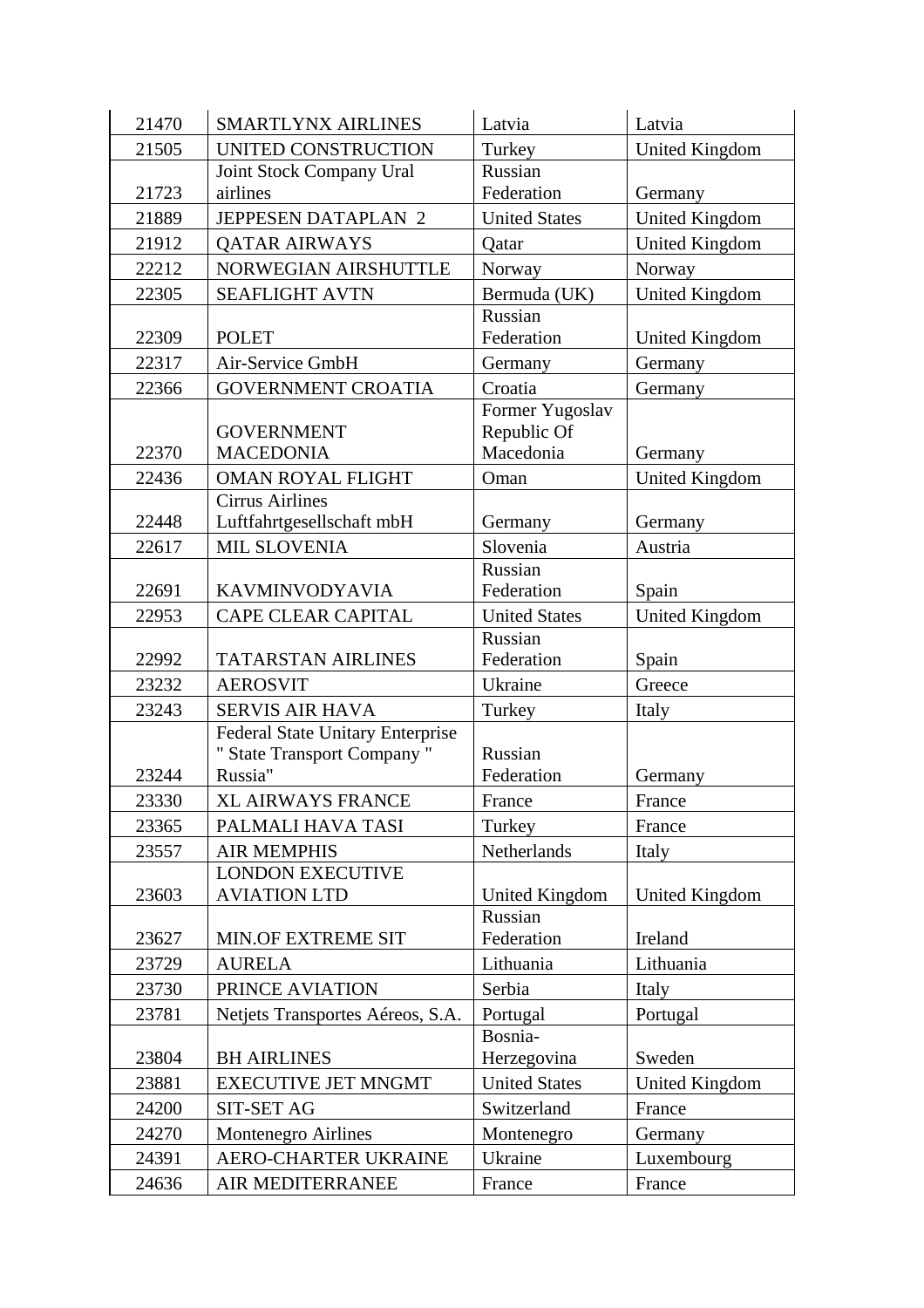|       |                                                   | Russian               |                       |
|-------|---------------------------------------------------|-----------------------|-----------------------|
| 24805 | <b>YAMAL</b>                                      | Federation            | Greece                |
| 24903 | TRAVEL SERVIS A.S.                                | Czech Republic        | Czech Republic        |
| 25029 | <b>JET PLANE CORP</b>                             | Denmark               | Italy                 |
| 25050 | <b>SMATSA</b>                                     | Serbia                | Germany               |
| 25059 | Omni Air International                            | <b>United States</b>  | Germany               |
| 25615 | <b>G5 EXECUTIVE</b>                               | Switzerland           | <b>United Kingdom</b> |
| 26052 | <b>GLOBAL JET LUXEMBOUR</b>                       | Luxembourg            | Luxembourg            |
| 26148 | TAG AVIATION (MNGT)                               | Switzerland           | France                |
| 26466 | <b>DC</b> Aviation GmbH                           | Germany               | Germany               |
| 26507 | <b>COMMANDER FLUGDIENST</b>                       | Germany               | Germany               |
| 26580 | <b>INTERFLY SRL</b>                               | Italy                 | Italy                 |
| 26645 | <b>SONNIG</b>                                     | Switzerland           | France                |
| 26684 | TAG AVIATION UK LTD                               | <b>United Kingdom</b> | <b>United Kingdom</b> |
| 26904 | <b>WINGS OF EAGLES</b><br>3                       | <b>United States</b>  | Portugal              |
|       |                                                   | Russian               |                       |
| 26960 | <b>RED WINGS CJSC</b>                             | Federation            | Spain                 |
| 26998 | <b>JDP FRANCE</b>                                 | France                | France                |
|       |                                                   | Russian               |                       |
| 27181 | DONAVIA JSC                                       | Federation            | Germany               |
| 27226 | <b>EXECUTIVE AIRLINES</b>                         | Spain                 | Spain                 |
| 27295 | <b>HAGEL W</b>                                    | Austria               | Spain                 |
| 27358 | DI AIR                                            | Montenegro            | Italy                 |
| 27518 | <b>EUROPE AIRPOST</b>                             | France                | France                |
| 27554 | EDT SHIPMANAGEMENT                                | Cyprus                | Cyprus                |
|       | <b>HURKUS HAVAYOLU</b><br>TASIMACILIK VE TIC A.S. |                       |                       |
| 27680 | (d.b.a. FREEBIRD AIRLINES)                        | Turkey                | Germany               |
| 27696 | <b>AIRFIX AVIATION LTD</b>                        | Finland               | Finland               |
| 27702 | <b>JETALLIANCE</b>                                | Austria               | Austria               |
| 27735 | SIK-AY Hava Tasimacilik A.S.                      | Turkey                | Germany               |
| 27868 | <b>Atlasjet Airlines</b>                          | Turkey                | Germany               |
| 27942 | <b>FLIGHTEXEC</b>                                 | Canada                | France                |
| 28237 | <b>AIR AFFAIRES TWINJET</b>                       | France                | France                |
|       | Sun D'or International Airlines                   |                       |                       |
| 28362 | <b>LTD</b>                                        | Israel                | Germany               |
| 28448 | <b>HELVETIC AIRWAYS</b>                           | Switzerland           | Spain                 |
| 28453 | THOMAS COOK ARL BELG                              | Belgium               | Belgium               |
| 28494 | <b>SWISS</b>                                      | Switzerland           | United Kingdom        |
| 28497 | VIP WINGS A.S.                                    | Slovakia              | Slovakia              |
| 28558 | <b>ASTRAEUS LTD</b>                               | United Kingdom        | United Kingdom        |
| 28585 | <b>COMPAR FOUNDATION</b>                          | Montenegro            | France                |
| 28608 | <b>BERGAIR</b>                                    | Switzerland           | France                |
| 28677 | <b>BLUE LINE</b>                                  | France                | France                |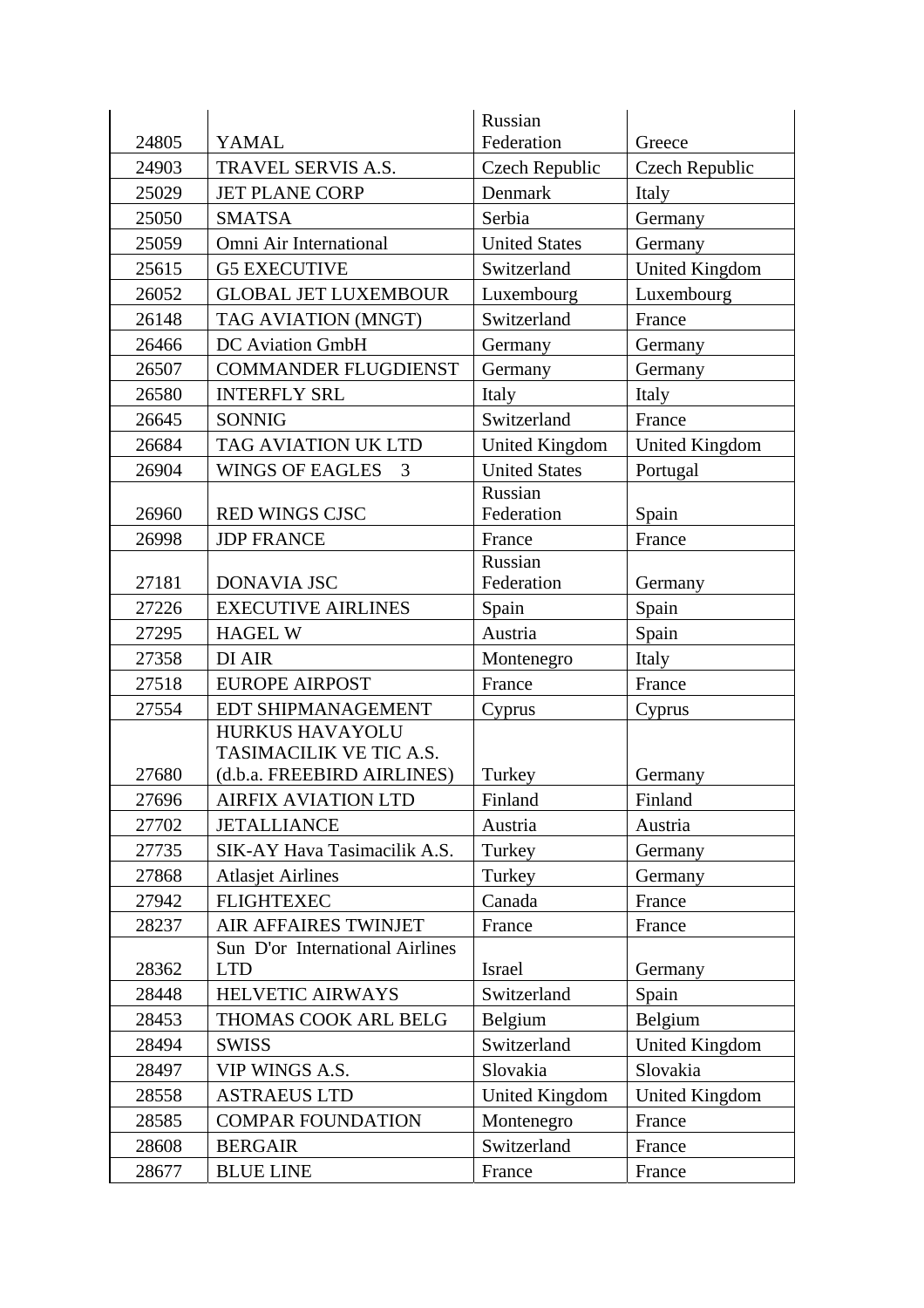| 28808 | M.A.P. Management + Planning | Austria               | Austria               |
|-------|------------------------------|-----------------------|-----------------------|
| 28944 | Germanwings GmbH             | Germany               | Germany               |
|       |                              | Russian               |                       |
| 29086 | <b>VIM AIRLINES</b>          | Federation            | Spain                 |
| 29227 | <b>CITYLINE HUNGARY KFT</b>  | Hungary               | Hungary               |
| 29367 | Viking Airlines AB           | Sweden                | Sweden                |
| 29388 | <b>HANGAR 8 LTD</b>          | United Kingdom        | <b>United Kingdom</b> |
| 29471 | <b>EXECUJET EUROPE</b>       | Switzerland           | <b>United Kingdom</b> |
| 29635 | <b>CENTRAL MANAGMT SVCS</b>  | <b>United States</b>  | France                |
| 29661 | <b>IKAROS AVIATION AVV</b>   | Ukraine               | France                |
| 30011 | TUI AIRLINES - JAF           | Belgium               | Belgium               |
|       |                              | Russian               |                       |
| 30064 | <b>STREAMLINE RUSSIA</b>     | Federation            | Spain                 |
| 30067 | <b>BONGRAIN BENELUX</b>      | Belgium               | France                |
| 30136 | <b>FLYBABOO</b>              | Switzerland           | France                |
| 30256 | <b>HELLO</b>                 | Switzerland           | Iceland               |
| 30308 | <b>AIRWING AS</b>            | Norway                | Norway                |
| 30323 | <b>INTERNATIONAL JET</b>     | Austria               | Austria               |
| 30329 | <b>SAGA AIRLINES</b>         | Turkey                | <b>United Kingdom</b> |
| 30474 | <b>WORLD IS YOURS</b>        | <b>United Kingdom</b> | <b>United Kingdom</b> |
| 30601 | <b>EASTERN AIRWAYS (FD)</b>  | Swaziland             | Slovakia              |
| 30777 | <b>CORENDON AIRLINES</b>     | Turkey                | Netherlands           |
| 30842 | <b>EJS-AVIATION SERVICE</b>  | <b>Brazil</b>         | Spain                 |
| 30876 | <b>DUBROVNIK AIRLINES</b>    | Croatia               | France                |
| 30922 | <b>DAIDALOS AVIATION</b>     | Ukraine               | <b>United Kingdom</b> |
| 30938 | RIKSOS TURIZM LT             | Turkey                | Germany               |
| 31057 | <b>CLOUD AIR SERVICE</b>     | Bermuda (Uk)          | <b>United Kingdom</b> |
|       |                              | Russian               |                       |
| 31232 | PETROFF AIR                  | Federation            | Italy                 |
| 31311 | <b>MSC AVIATION</b>          | Switzerland           | Italy                 |
| 31322 | BLUE JET SP.Z.O.O.           | Poland                | Poland                |
|       |                              | Aruba,                |                       |
|       |                              | Netherlands           |                       |
| 31358 | SCM ARUBA A.V.V.             | Antilles              | France                |
| 31421 | <b>BELLE AIR</b>             | Albania               | Italy                 |
| 31430 | <b>BALTIC JET AIRCOMP.</b>   | Latvia                | France                |
| 31499 | <b>NIKAIR SRL</b>            | Italy                 | Italy                 |
| 31512 | <b>ARINC DIRECT</b>          | <b>United States</b>  | United Kingdom        |
| 31527 | SYMPHONY MILLENIUM           | Bermuda (Uk)          | United Kingdom        |
| 31581 | <b>JET4YOU</b>               | Morocco               | France                |
|       |                              | Russian               |                       |
| 31595 | JSC "Premier Avia            | Federation            | France                |
| 31627 | JETRAN AIR S.R.L.            | Romania               | Romania               |
| 31680 | <b>CORP JET MGMT</b>         | Virgin Islands        | France                |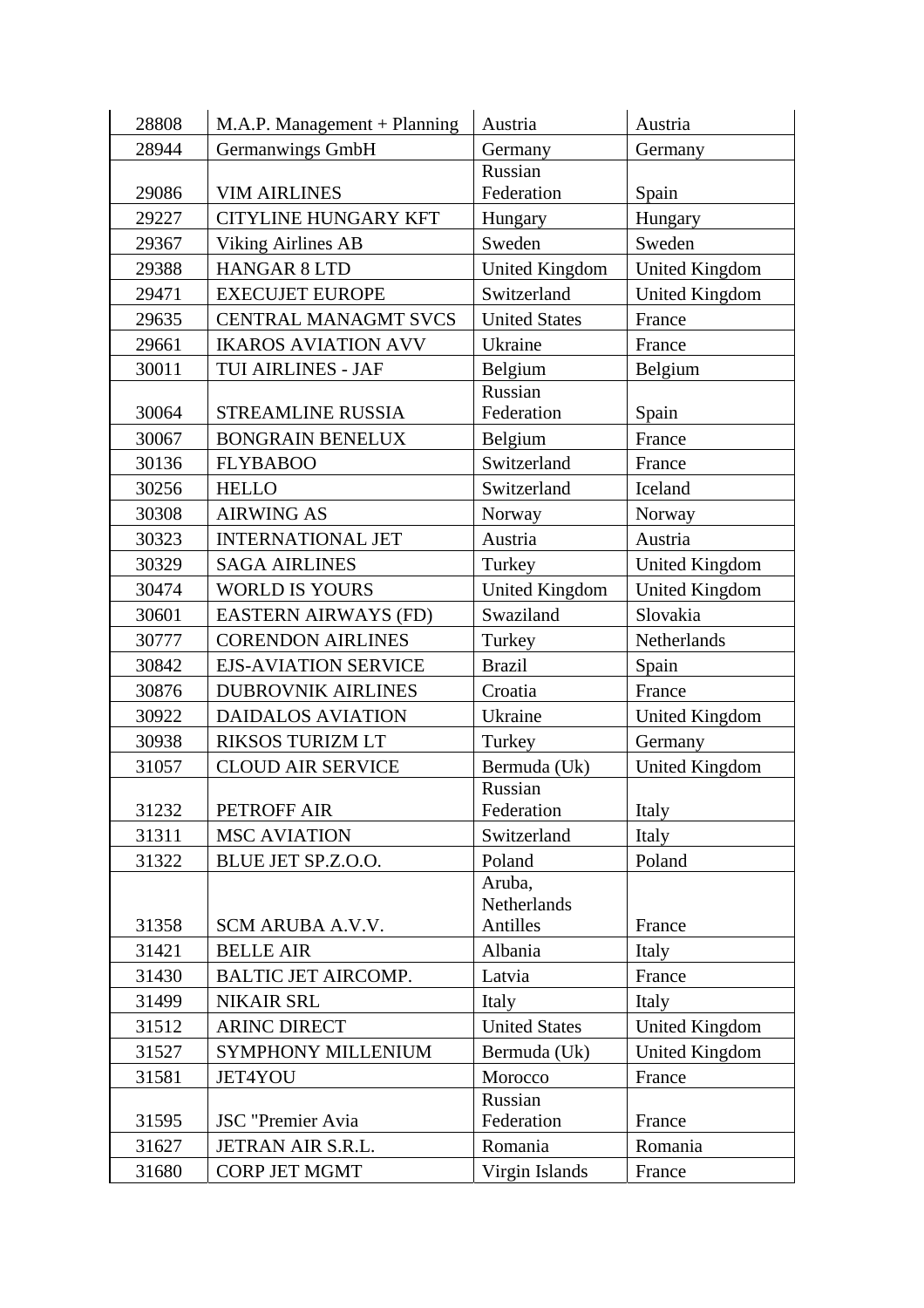|       |                                                   | (Uk)                             |                                 |
|-------|---------------------------------------------------|----------------------------------|---------------------------------|
| 31722 | <b>GAINJET</b>                                    | Greece                           | Greece                          |
| 31793 | OCEAN SKY (UK) LTD                                | <b>United Kingdom</b>            | <b>United Kingdom</b>           |
| 31917 | <b>SIRIO EXECUTIVE</b>                            | Italy                            | Italy                           |
| 31996 | <b>FIBA AIR HAVA</b>                              | Turkey                           | Italy                           |
| 32040 | <b>VISTAJET</b>                                   | Austria                          | Austria                         |
| 32487 | P.M. AIR                                          | Canada                           | <b>United Kingdom</b>           |
|       |                                                   | Russian                          |                                 |
| 32526 | <b>SKYEXPRESS JSC</b>                             | Federation                       | <b>United Kingdom</b>           |
|       |                                                   | <b>United Arab</b>               |                                 |
| 32592 | <b>SULTAN AVIATION</b>                            | Emirates                         | France                          |
| 32598 | <b>DELIA A/S</b>                                  | Denmark                          | Italy                           |
| 32677 | <b>JETALLIANCE EAST JSC</b>                       | Russian<br>Federation            | Italy                           |
| 32750 | <b>BOULTBEE AVTN 3</b>                            | <b>United Kingdom</b>            |                                 |
| 32805 | <b>SMART AVIATION HE</b>                          |                                  | <b>United Kingdom</b><br>France |
|       |                                                   | Egypt                            |                                 |
| 32953 | HeidelbergCement AG                               | Germany                          | Germany                         |
| 33061 | Avcon Jet AG                                      | Austria                          | Austria                         |
| 33125 | SW BUSINESS AV.                                   | Azerbaijan                       | France                          |
| 33182 | <b>KUGU HAVACILIK</b>                             | Turkey                           | Germany                         |
| 33188 | <b>AVTN DEVLPMENT INTL</b>                        | Ireland                          | <b>United Kingdom</b>           |
| 33204 | CTC AVTN JET SVCS                                 | <b>United Kingdom</b>            | <b>United Kingdom</b>           |
| 33277 | <b>ALTBRIDGE PROJECTS</b>                         | Russian<br>Federation            | Iceland                         |
| 33331 | <b>QUADRA AVIATION LP</b>                         |                                  | <b>United Kingdom</b>           |
| 33364 | <b>WINDROSE AVIATION UK</b>                       | <b>United Kingdom</b><br>Ukraine | Italy                           |
| 33500 | <b>VOLO AVIATION</b>                              | <b>United States</b>             | France                          |
| 33564 |                                                   | Ukraine                          | Romania                         |
| 33756 | <b>VEGA AIR COMPANY</b><br><b>LABRAID LIMITED</b> | Croatia                          |                                 |
|       |                                                   |                                  | <b>United Kingdom</b>           |
| 33761 | DAL GROUP (SUDAN)                                 | Sudan<br><b>United Arab</b>      | Greece                          |
| 33762 | PRESTIGE JET RENTAL                               | Emirates                         | United Kingdom                  |
|       |                                                   | Former Yugoslav                  |                                 |
|       |                                                   | Republic Of                      |                                 |
| 33852 | AIRLIFT SERVICE D.O.                              | Macedonia                        | Germany                         |
| 33963 | NATIONAL LEGACY                                   | Kuwait                           | Germany                         |
| 33974 | OCEAN SKY ACFT MNGT                               | United Kingdom                   | <b>United Kingdom</b>           |
| 34017 | <b>EXECUTIVE AVTN LTD</b>                         | <b>United Kingdom</b>            | <b>United Kingdom</b>           |
| 34118 | <b>CELEUS INVESTMENTS</b>                         | <b>Brazil</b>                    | <b>United Kingdom</b>           |
| 34266 | <b>AIR 1 AVIATION GMBH</b>                        | Germany                          | Germany                         |
|       |                                                   | Russian                          |                                 |
| 34395 | ZAPOLARYE                                         | Federation                       | Iceland                         |
| 34461 | <b>COMLUX AVTN MALTA</b>                          | Malta                            | Malta                           |
| 34582 | SMALL PLANET (EY)                                 | Lithuania                        | Lithuania                       |
| 34608 | <b>KAMA AVIATION</b>                              | Russian                          | Spain                           |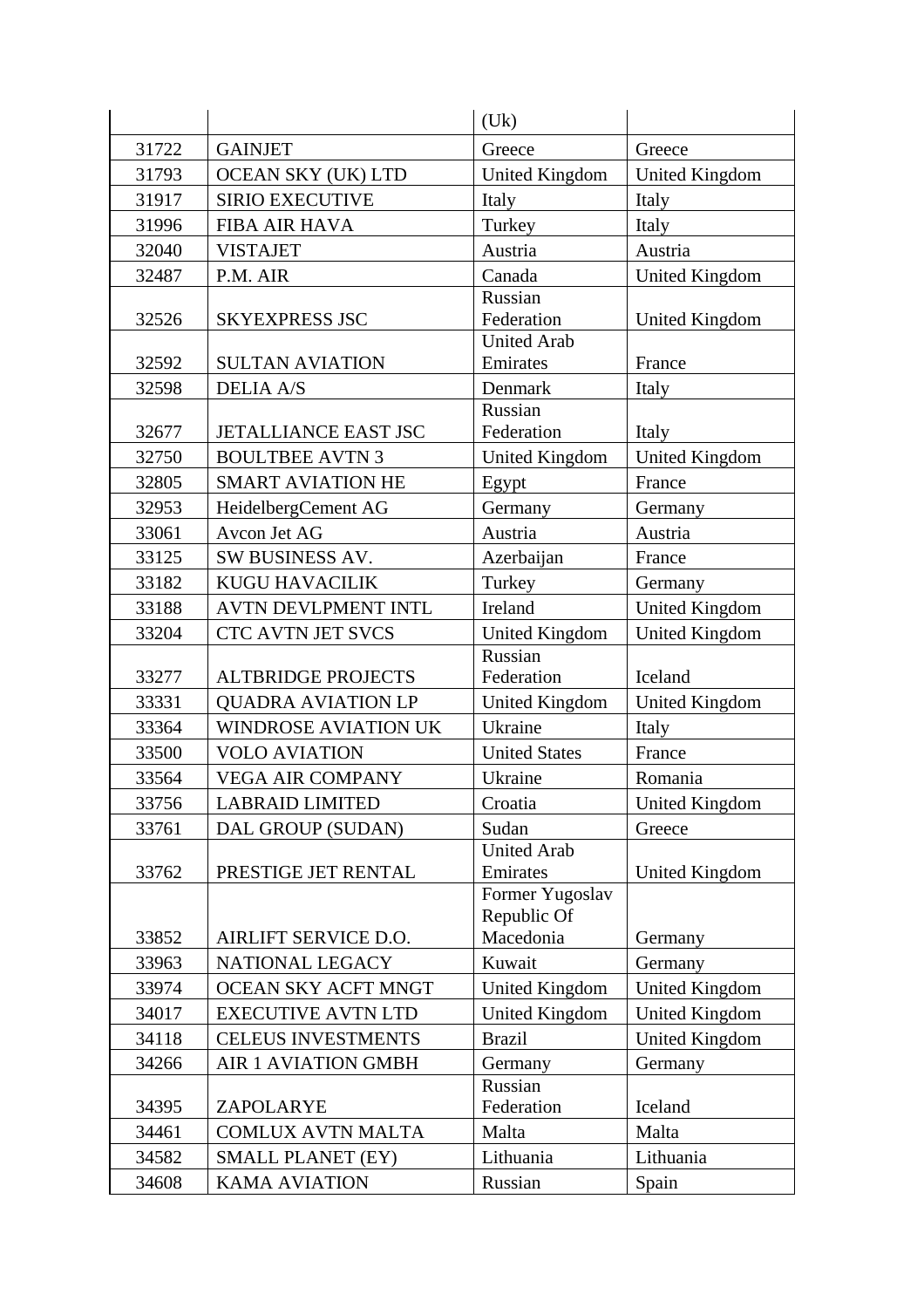|       |                             | Federation             |                       |
|-------|-----------------------------|------------------------|-----------------------|
| 34629 | AIRVIP LTD.                 | Bermuda (Uk)           | Germany               |
| 34631 | SORENA EXPORT LTD.          | Ukraine                | Italy                 |
|       |                             | Russian                |                       |
| 34736 | <b>LOID GLOBAL LTD</b>      | Federation             | United Kingdom        |
| 34764 | <b>LEGACY ACFT HOLDONGS</b> | <b>United States</b>   | Spain                 |
| 34820 | UNIFOX HOLDINGS LTD         | <b>Belize</b>          | France                |
| 34836 | G200 LTD                    | Bermuda (Uk)           | <b>United Kingdom</b> |
| 34933 | <b>TAILWIND AIRLINES</b>    | Turkey                 | Spain                 |
| 34989 | <b>AIR EXECUTIVE</b>        | Cyprus                 | Cyprus                |
| 35062 | <b>CPI AVIATION LLC</b>     | <b>United States</b>   | France                |
| 35073 | <b>UNITED AVIATION</b>      | Libya                  | Italy                 |
| 35093 | PRIVATE JETS LUXEMB.        | Luxembourg             | France                |
| 35190 | <b>MIDWEST AIRLINES</b>     | <b>United Kingdom</b>  | Poland                |
| 35228 | <b>FIRST AIRWAYS</b>        | Greece                 | Greece                |
| 35314 | MAE AIRCRAFT MGMT.          | <b>Bahrain</b>         | Italy                 |
| 35356 | <b>DISTANT HORIZON</b>      | Israel                 | France                |
| 35389 | DIEVB GMBH & CO.KG          | Germany                | Germany               |
| 35418 | Challenge Aero AG           | Switzerland            | Germany               |
| 35425 | <b>ARTOC</b>                | Egypt                  | <b>United Kingdom</b> |
| 35426 | FTC CONSULTING AG           | Switzerland            | France                |
|       |                             | Russian                |                       |
| 35475 | TAIMYR AIRLINE JSC          | Federation             | Greece                |
| 35493 | STRATEGIC AIRLINES          | Australia              | Portugal              |
| 35524 | PETRO AIR                   | Libya                  | France                |
| 35594 | UNITED AIRGROUP COR.        | Virgin Islands<br>(Uk) | Italy                 |
|       |                             | Russian                |                       |
| 35652 | <b>SFD RUSSIA</b>           | Federation             | France                |
| 35661 | <b>AVIATION DYNAMIX LLC</b> | <b>United States</b>   | United Kingdom        |
| 35747 | <b>RAMSAY AIRCHARTER</b>    | <b>United States</b>   | Spain                 |
| 35806 | LUNAR JETS LTD              | <b>United Kingdom</b>  | <b>United Kingdom</b> |
| 35828 | <b>Related Companies</b>    | <b>United States</b>   | France                |
| 35895 | Andromeda Ltd.              | Bermuda (Uk)           | <b>United Kingdom</b> |
| 35910 | AVMET INTERNATIONAL         | <b>United States</b>   | <b>United Kingdom</b> |
| 36021 | PREMIUM JET                 | Switzerland            | <b>United Kingdom</b> |
| 36050 | <b>AIR TEAM EXCUTIVE</b>    | Italy                  | Italy                 |
| 36062 | <b>SEVKETIYE MAHALLIYE</b>  | Turkey                 | Germany               |
| 36082 | <b>CMC GROUP INC</b>        | <b>United States</b>   | Ireland               |
| 36172 | <b>SKMLTD</b>               | Austria                | Spain                 |
|       |                             | Russian                |                       |
| 36268 | DELTON GROUP INC.           | Federation             | Italy                 |
|       |                             | Russian                |                       |
| 36380 | AVANGARD AVTN LTD           | Federation             | France                |